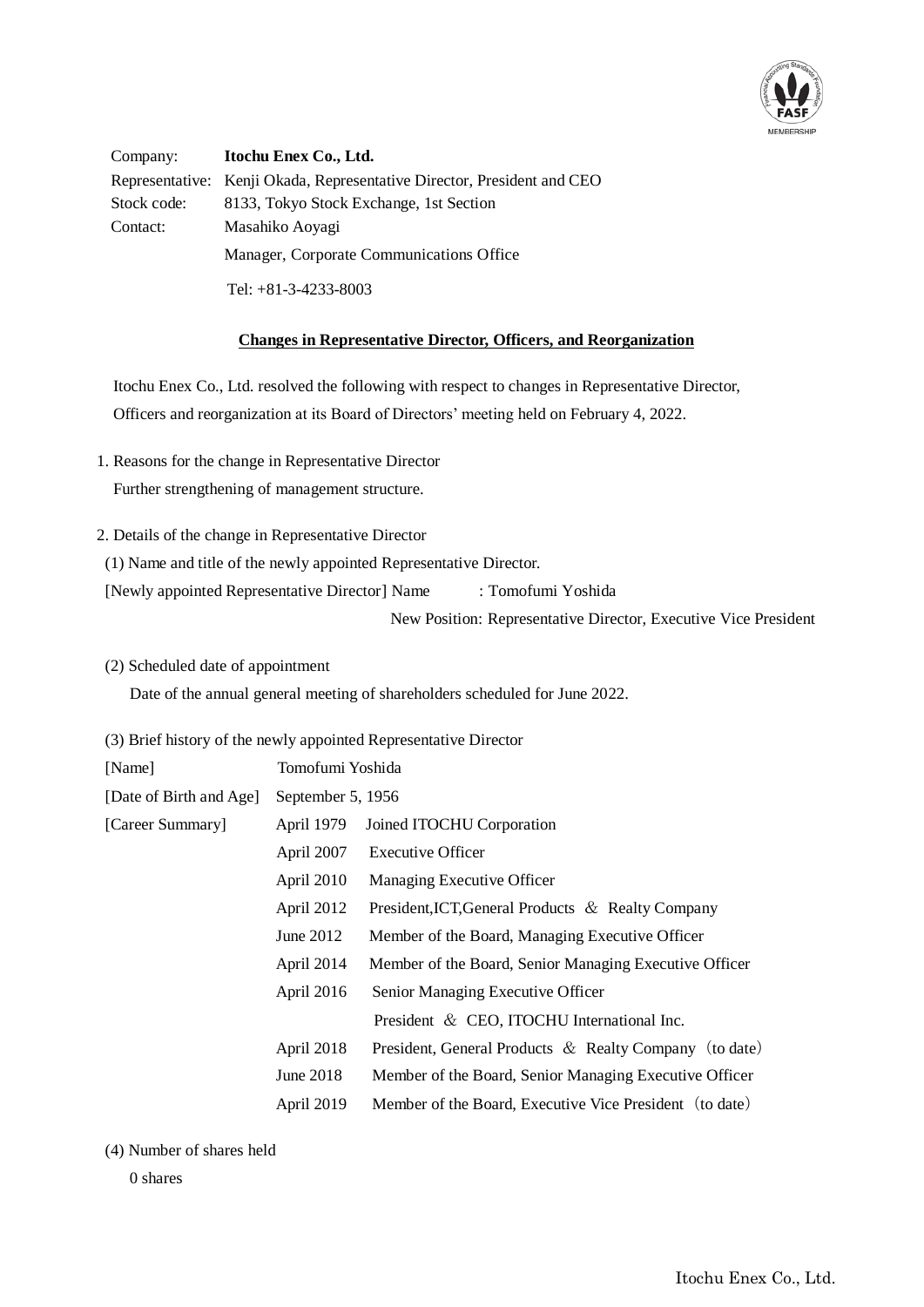# 3. Changes in Directors and Officers

# $<$  As of March 31, 2022 >

# [Retiring Directors]

| Name          | New Position | <b>Current Position</b>       |
|---------------|--------------|-------------------------------|
| Fumio Shimizu |              | Director and Managing Officer |
| Hisato Okubo  |              | Director                      |

[Retiring Executive Officers]

| Name             | New Position | <b>Current Position</b>  |
|------------------|--------------|--------------------------|
| Tsukasa Nakamura |              | <b>Managing Officer</b>  |
| Shigeru Kondo    |              | <b>Executive Officer</b> |

# $<$  As of April 1, 2022  $>$

## [Promotion of Executive Officer]

| Name           | New Position     | <b>Current Position</b>  |
|----------------|------------------|--------------------------|
| Tatsuro Utsumi | Managing Officer | <b>Executive Officer</b> |

[New Executive Officers]

| Name            | <b>New Position</b>      | <b>Current Position</b> |
|-----------------|--------------------------|-------------------------|
| Kenji Sekiya    | <b>Executive Officer</b> |                         |
| Ken Watanabe    | <b>Executive Officer</b> |                         |
| Naotoshi Noda   | <b>Executive Officer</b> |                         |
| Kunio Nishimura | <b>Executive Officer</b> |                         |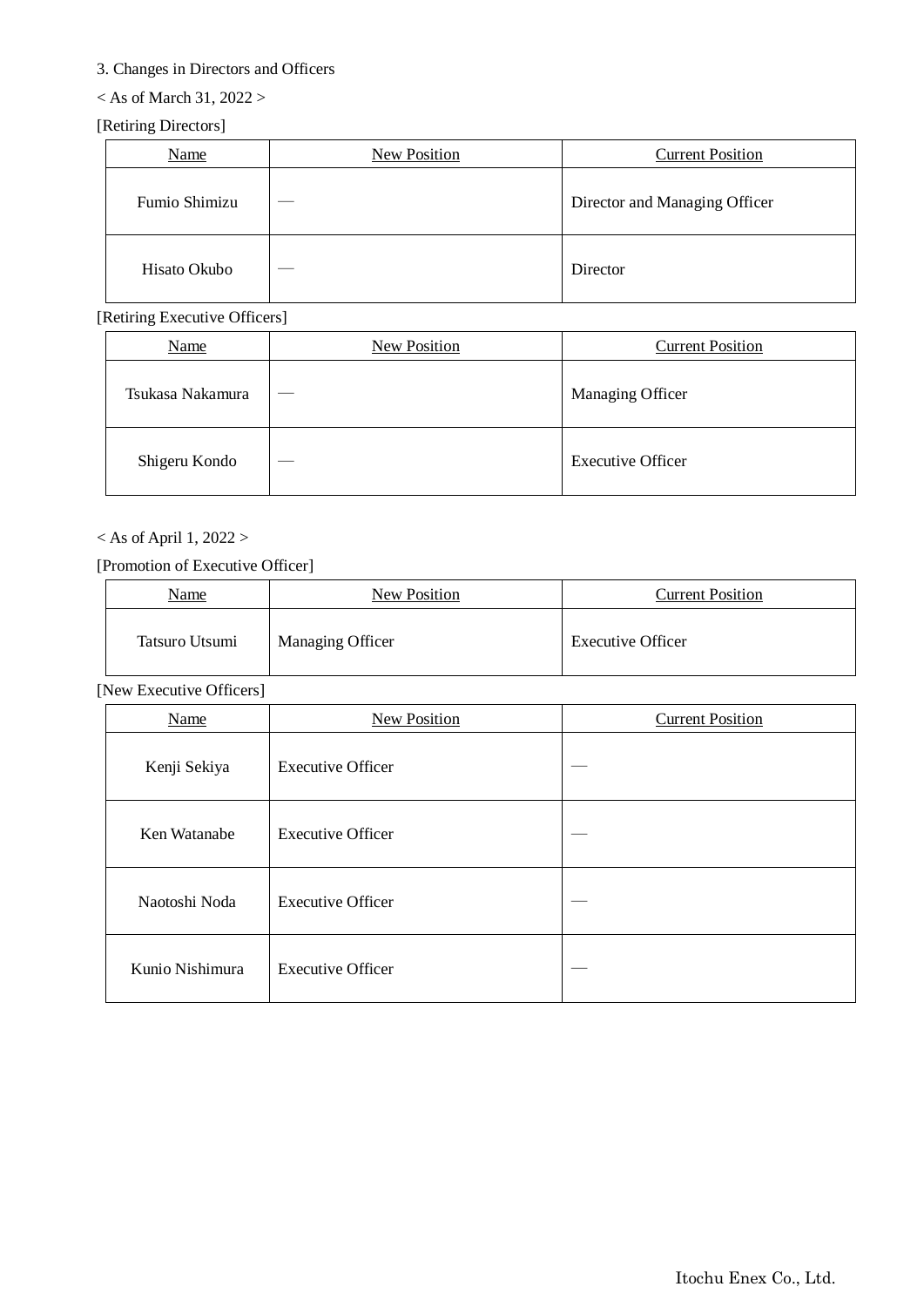[Change in Officers]

| Name                                                                                                                 | New Position                                                                                                                                                                                                           | <b>Current Position</b>                                                                                                                                                      |
|----------------------------------------------------------------------------------------------------------------------|------------------------------------------------------------------------------------------------------------------------------------------------------------------------------------------------------------------------|------------------------------------------------------------------------------------------------------------------------------------------------------------------------------|
| Kyosuke Wakamatsu                                                                                                    | Director and Senior Managing Officer<br>Chief Compliance Officer,<br>and Chief Operating Officer, Corporate<br>Administration Division II.                                                                             | Director and Senior Managing Officer<br>Chief Compliance Officer,<br><b>Assistant to Chief Executive Officer</b>                                                             |
| Atsushi Katsu                                                                                                        | Director and Managing Officer<br>Chief Financial Officer,<br>Chief Information Officer,<br>and Chief Operating Officer, Corporate<br><b>Administration Division I</b>                                                  | Director and Managing Officer<br>Chief Financial Officer,<br>Chief Information Officer,<br>and Chief Operating Officer, Corporate<br><b>Administration Division</b>          |
| <b>Executive Officer</b><br>Minoru Kubota<br>Deputy Chief Operating Officer,<br>Corporate Administration Division II |                                                                                                                                                                                                                        | <b>Executive Officer</b><br>Deputy Chief Operating Officer,<br>Corporate Administration Division and<br>General Manager, Legal & Credit Control<br>Department                |
| Shinichiro Inoue                                                                                                     | <b>Executive Officer</b><br>Assistant to Chief Financial Officer,<br>Deputy Chief Operating Officer,<br>Corporate Administration Division I, and<br>General Manager, Finance & General<br><b>Accounting Department</b> | <b>Executive Officer</b><br>Assistant to Chief Financial Officer, and<br>General Manager, Finance & General<br><b>Accounting Department</b>                                  |
| Ken Watanabe                                                                                                         | <b>Executive Officer</b><br>Deputy Chief Operating Officer,<br>Industrial Business Division, and<br>General Manager, Platform Promotion<br>Department                                                                  | Assistant to Chief Operating Officer,<br>Industrial Business Division, and<br>General Manager, Planning &<br>Administration Department, and<br><b>Retail Business Office</b> |
| Naotoshi Noda                                                                                                        | <b>Executive Officer</b><br>Deputy Chief Operating Officer,<br>Power & Utility Division, and<br>General Manager, Power & Financial<br><b>Business Department</b>                                                       | General Manager, Power & Financial<br><b>Business Department</b><br>Power & Utility Division                                                                                 |
| Kunio Nishimura                                                                                                      | <b>Executive Officer</b><br>General Manager, Corporate Planning<br>Department.                                                                                                                                         | General Manager, Corporate Planning<br>Department, and<br>General Manager, Human Resources &<br><b>General Affairs Department</b>                                            |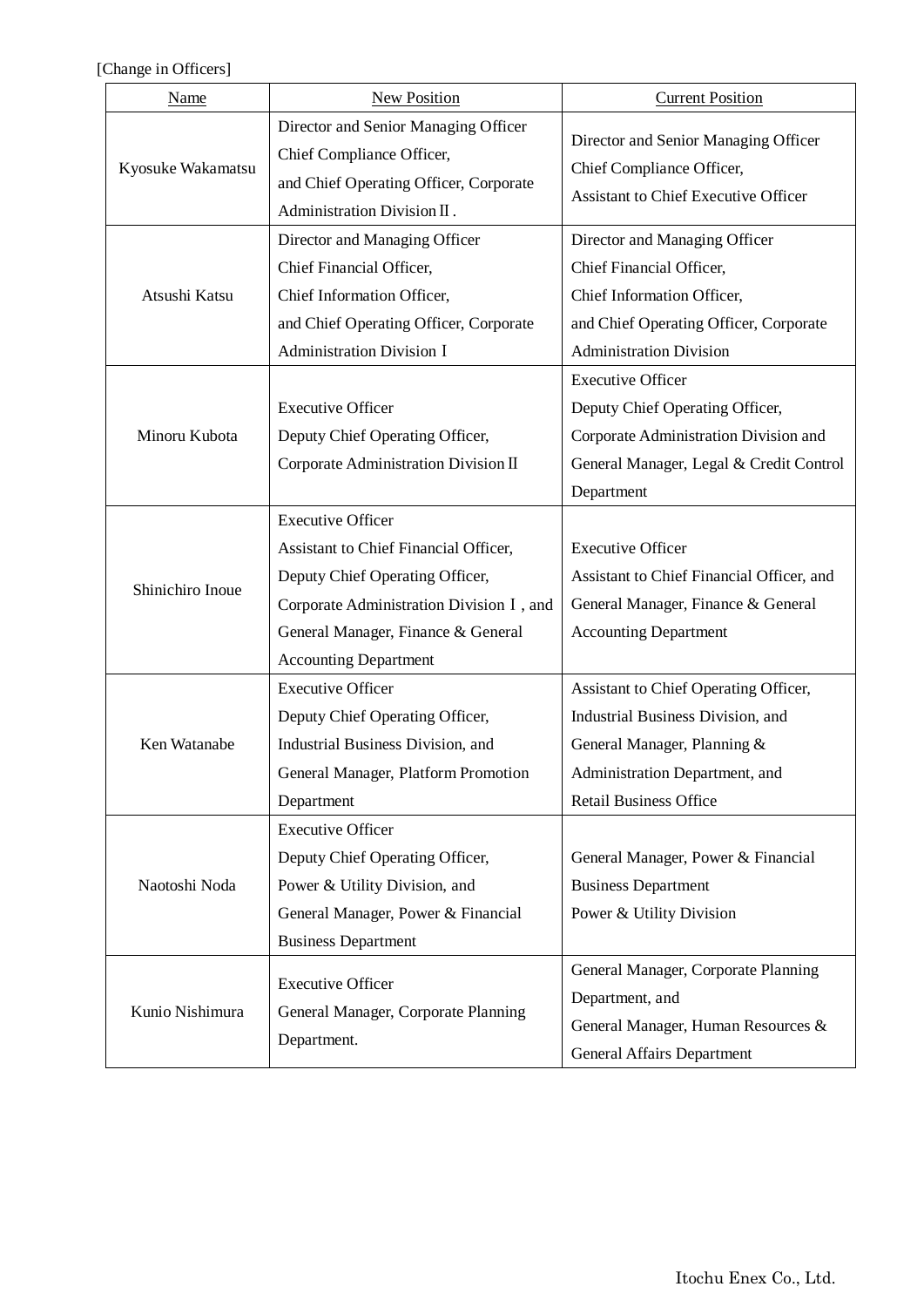#### <As of the date of the annual general meeting of shareholders scheduled for June 2022>

[Candidates for new Directors]

| Name             | <b>New Position</b>            | <b>Current Position</b> |
|------------------|--------------------------------|-------------------------|
| Tatsuro Utsumi   | Director and Managing Officer  | Managing Officer        |
| Yasuhiro Imazawa | Director and Executive Officer |                         |
| Takuya Morikawa  | Director (outside)             |                         |

## [Candidates for new Audit & Supervisory Board Member]

| <u>Name</u>       | New Position                       | <b>Current Position</b> |
|-------------------|------------------------------------|-------------------------|
| Shuji Katsurayama | Standing Audit & Supervisory Board |                         |
|                   | Member                             |                         |

#### [Change in Officer]

| Name             | <b>New Position</b>                    | <b>Current Position</b> |
|------------------|----------------------------------------|-------------------------|
|                  | Director and Executive Officer         |                         |
| Yasuhiro Imazawa | Chief Financial Officer,               |                         |
|                  | Chief Information Officer,             |                         |
|                  | and Chief Operating Officer, Corporate |                         |
|                  | Administration Division I.             |                         |

4. Reorganization

 $<$  As of April 1, 2022>

(1) Purpose of reorganization

Influenced by the trend toward a carbon-free society, the situation in the petroleum product-related business may become severe. However, the situation also requires that we take advantage of changes in the environment, promote growth in the electric power and environment fields, and create new business opportunities. To increase the flexibility of our activities, we will change part of our corporate structure.

- (2) Details of reorganization
- [1] Reorganization of Division.

We will reorganize the Corporate Administration Division into two divisions: Corporate Administration Division I and Corporate Administration Division II.

[2] Reorganization of Departments/Branches

[Car-Life Division]

・We will reorganize seven branch offices (the Hokkaido Branch, Tohoku Branch, East Japan Branch, Chubu Branch, Kansai Branch, Chugoku & Shikoku Branch, and Kyushu Branch) into four sales departments (the North Japan Sales Department, East Japan Sales Department, West Japan Sales Department, and Kyushu Sales Department).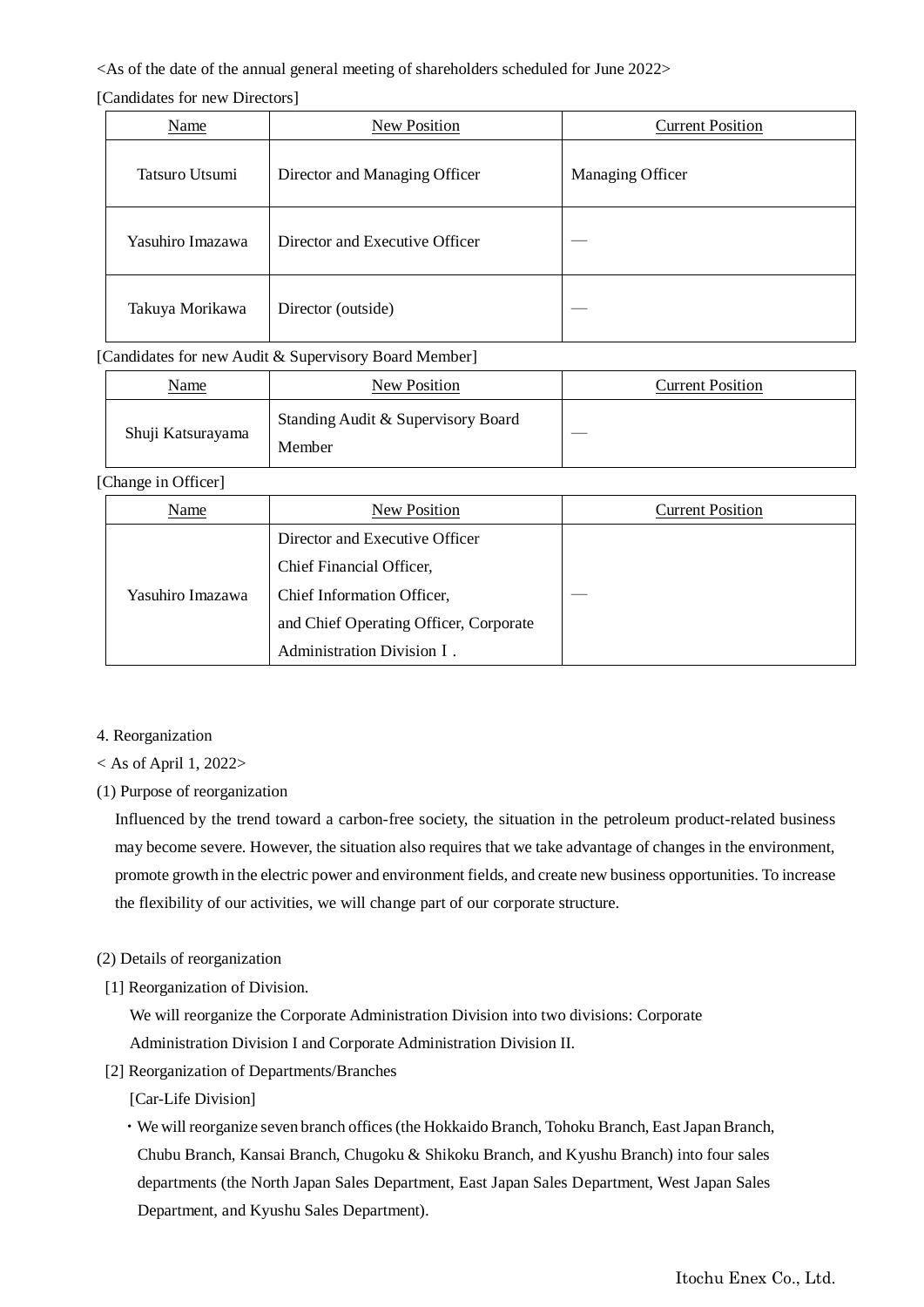・We will rename the Supply Department the Retail Supply Department.

[Industrial Business Division]

・We will reorganize the Motor Solution Department the Platform Promotion Department.

・We will rename the Balancing and Origination Department the Supply & Terminalling Department. [Corporate Administration Division I]

We will place the Finance & General Accounting Department and IT Planning Department under its umbrella.

[Corporate Administration Division II]

 We will place the Legal & Credit Control Department and Human Resources & General Affairs Department under its umbrella and establish a new Corporate Administration Department.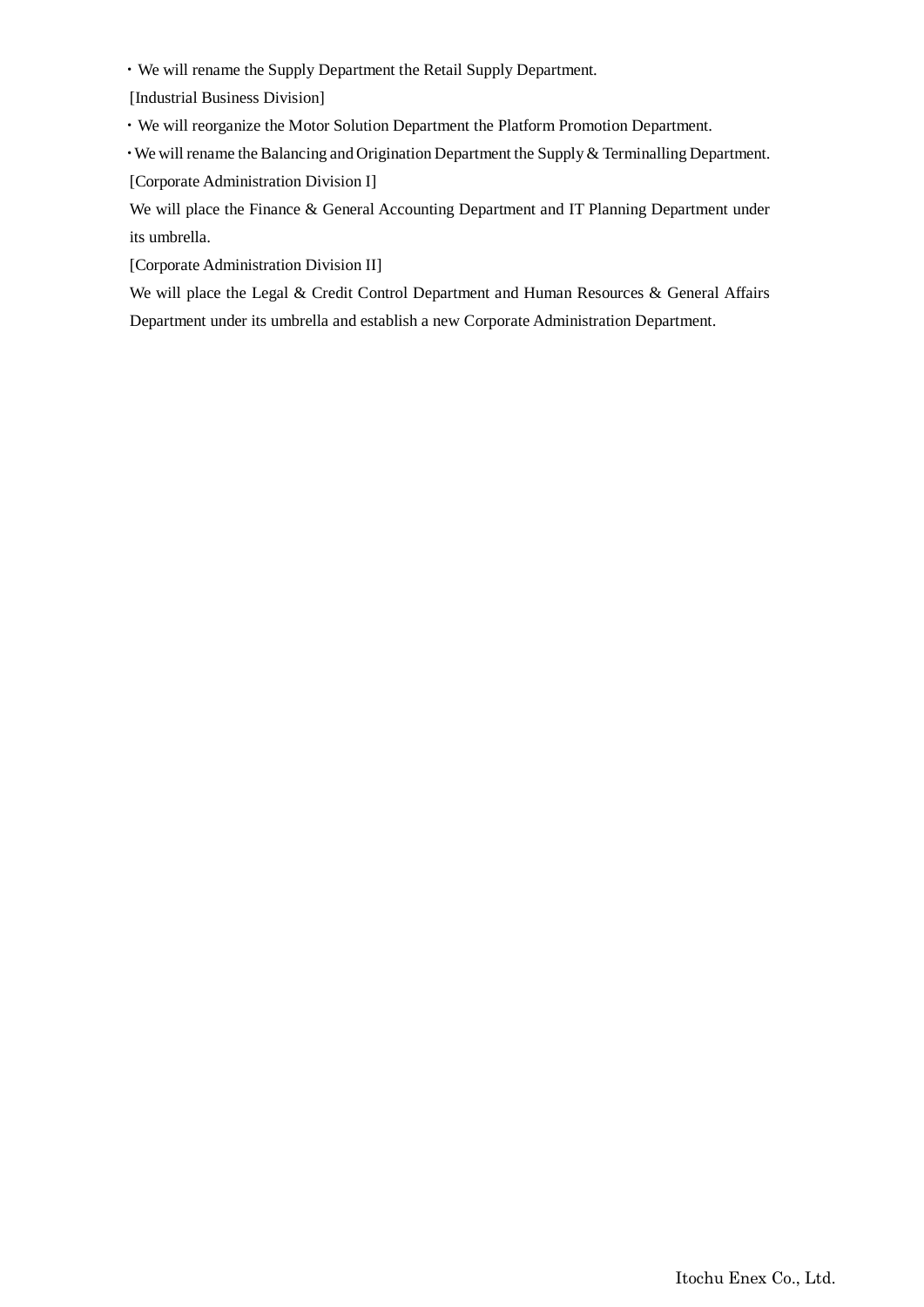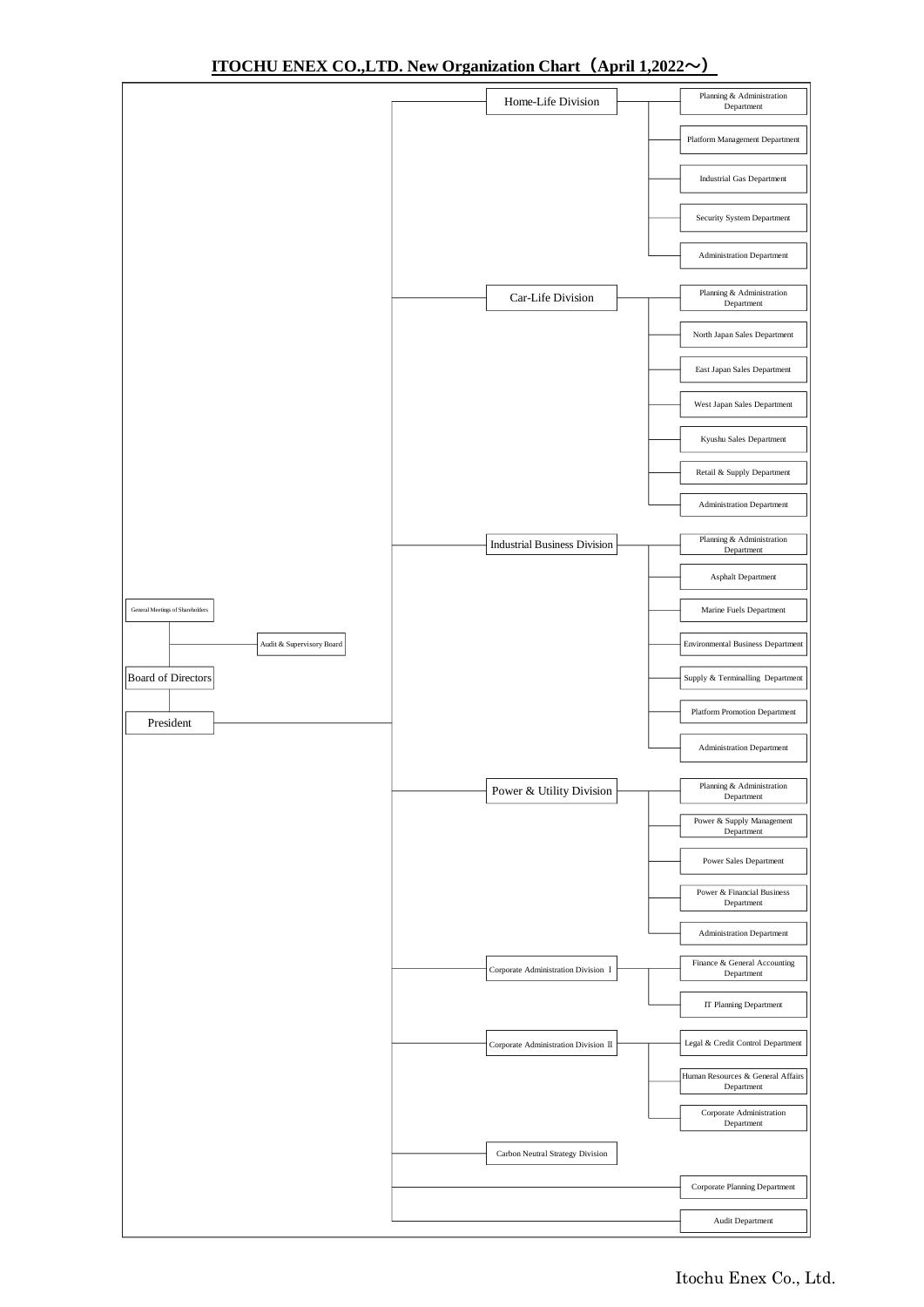#### Directors,Audit & Supervisory Board Members and Executive Officers

 $\langle$  As of April 1, 2022  $\rangle$ 

Directors 6,Supervisory Board Members 4,Executive Officers 16

| Directors 6 persons |                                                                  |
|---------------------|------------------------------------------------------------------|
| Name                | Title                                                            |
| Kenji Okada         | Representative Director<br>President and Chief Executive Officer |
| Kyosuke Wakamatsu   | Director                                                         |
| Atsushi Katsu       | Director                                                         |
| * Ichiro Saeki      | Director                                                         |
| * Motoyo Yamane     | Director                                                         |
| *Hiroshi Endo       | Director                                                         |

\* Indicates an Outside Director

#### Audit & Supervisory Board Members 4 persons

| Name                | Title                                     |  |
|---------------------|-------------------------------------------|--|
| * Toyohiro Sunayama | Standing Audit & Supervisory Board Member |  |
| * Isao Kubo         | Standing Audit & Supervisory Board Member |  |
| * Shozo Tokuda      | Audit & Supervisory Board Member          |  |
| * Masako Iwamoto    | Audit & Supervisory Board Member          |  |

\* Indicates an Outside Audit & Supervisory Board Member

#### Executive Officers 16persons

| Name              | Title                   | Position                                                                                                                                                                      |
|-------------------|-------------------------|-------------------------------------------------------------------------------------------------------------------------------------------------------------------------------|
| Kenji Okada       | President               |                                                                                                                                                                               |
| Kyosuke Wakamatsu | Senior Managing Officer | Chief Compliance Officer,<br>and Chief Operating Officer, Corporate Administration Division II                                                                                |
| Toshihisa Fuse    | Managing Officer        | Chief Operating Officer, Carbon Neutral Strategy Division                                                                                                                     |
| Atsushi Katsu     | Managing Officer        | Chief Financial Officer, Chief Information Officer,<br>and Chief Operating Officer, Corporate Administration Division I                                                       |
| Tatsuro Utsumi    | Managing Officer        | Chief Operating Officer, Home-Life Division                                                                                                                                   |
| Takeo Fukushima   | Executive Officer       | President, and Chief Executive Officer, Tokyo Toshi Service Co., Ltd                                                                                                          |
| Tsukasa Motegi    | Executive Officer       | Chief Operating Officer, Car-Life Division                                                                                                                                    |
| Hirofumi Chimura  | Executive Officer       | Chief Operating Officer, Industrial Business Division                                                                                                                         |
| Minoru Kubota     | Executive Officer       | Deputy Chief Operating Officer, Corporate Administration Division $\Pi$                                                                                                       |
| Kimiaki Yonezawa  | Executive Officer       | President, and Chief Executive Officer, ITOCHU ENEX HOME-LIFE HOKKAIDO CO., LTD                                                                                               |
| Fumiya Tanaka     | Executive Officer       | Chief Operating Officer, Power & Utility Division, and Manager                                                                                                                |
| Shinichiro Inoue  | Executive Officer       | Assistant to Chief Financial Officer.<br>Deputy Chief Operating Officer, Corporate Administration Division I,<br>and General Manager, Finance & General Accounting Department |
| Kenji Sekiya      | Executive Officer       | $\overline{\phantom{0}}$                                                                                                                                                      |
| Ken Watanabe      | Executive Officer       | Deputy Chief Operating Officer, Industrial Business Division,<br>and General Manager, Platform Promotion Department                                                           |
| Naotoshi Noda     | Executive Officer       | Deputy Chief Operating Officer,<br>Power & Utility Division, and General Manager, Power & Financial Business Department                                                       |
| Kunio Nishimura   | Executive Officer       | General Manager, Corporate Planning Department                                                                                                                                |